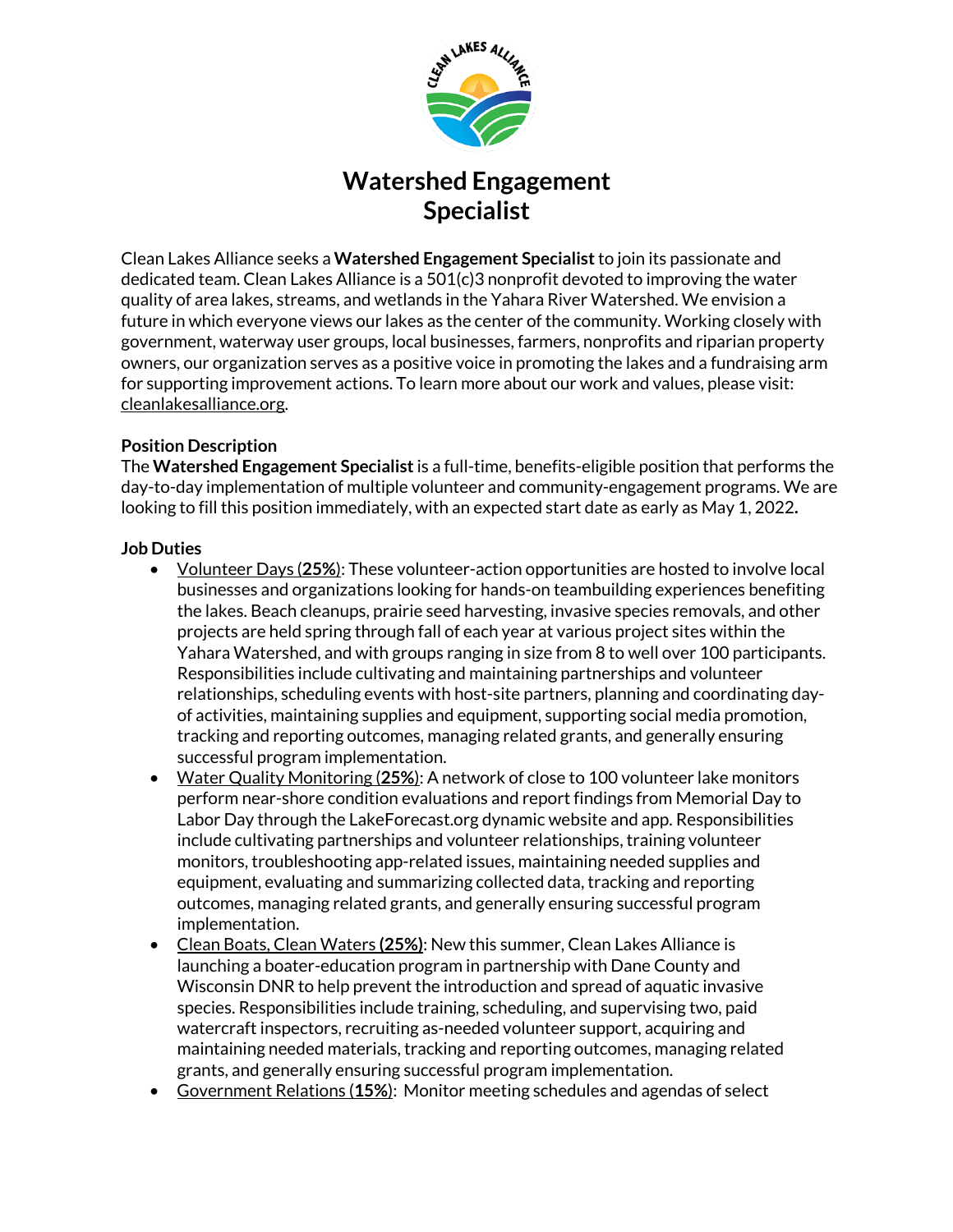government bodies and collaborating organizations to track the status of issues and policies of particular importance to Clean Lakes Alliance. Attend meetings as appropriate to gather or present information on behalf of the organization.

• General Support (**10%**): Responsibilities might involve staffing occasional educational booths, recruiting and coordinating special-event volunteers, and engaging with audiences of diverse ages and backgrounds. This position also assists with other activities as needed to raise awareness, increase volunteerism, empower individual action, and help advocate for initiatives that benefit our lakes. Examples include the promotion of at-home actions like building rain gardens, redirecting roof downspouts, and removing fall leaf debris from street gutters.

*This job description describes the general nature and scope of responsibilities for this position. Please note other duties and responsibilities may be assigned or removed at any time.* 

# **Minimum Qualifications**

- Undergraduate degree in limnology, watershed or stormwater engineering, water resources management, biological conservation, aquatic ecology, communications, or other applicable discipline or professional work experience that relates to the role and responsibilities of the position.
- Strong knowledge of the biological, chemical, ecological, and physical dynamics of rivers, streams, wetlands, and lakes and how they are impacted by surrounding landscapes. Experience applying these concepts through planning, design, implementation, education, and/or evaluation work.
- Strong written and verbal communication skills, with experience presenting to and engaging with diverse groups of varying sizes.
- Highly organized and adaptable, with an ability to juggle the demands of multiple programs and deadlines.
- A flexible, resourceful, and detail-oriented person who can excel in a fast-paced setting.
- Proficient in the use of Word, Excel and PowerPoint.
- Experience in database management and/or Geographic Information Systems (GIS) software is desirable.

#### **Compensation and Benefits**

- Annual salary: \$40,000-60,000 (commensurate with experience)
- Earned Time Off: 15 paid time-off days (120 hours) per calendar year (starting), prorated depending on start date
- Paid Holidays: New Years Day, Martin Luther King Jr. Day, President's Day, Memorial Day, Juneteenth Day, Independence Day, Labor Day, Columbus Day, Thanksgiving Day, Friday after Thanksgiving, Afternoon of Christmas Eve, Christmas Day, Boxing Day (day after Christmas), and Afternoon of New Year's Eve
- Other benefits include:
	- $\circ$  Family Leave Policy (up to 6 weeks per calendar year of employer-paid leave for eligible situations)
	- o Group Term Life Insurance
	- o Short & Long-term Disability
	- o Flexible Spending Plan
	- $\circ$  401 (k) Retirement Savings (employer contribution of 4% of eligible employee salary)